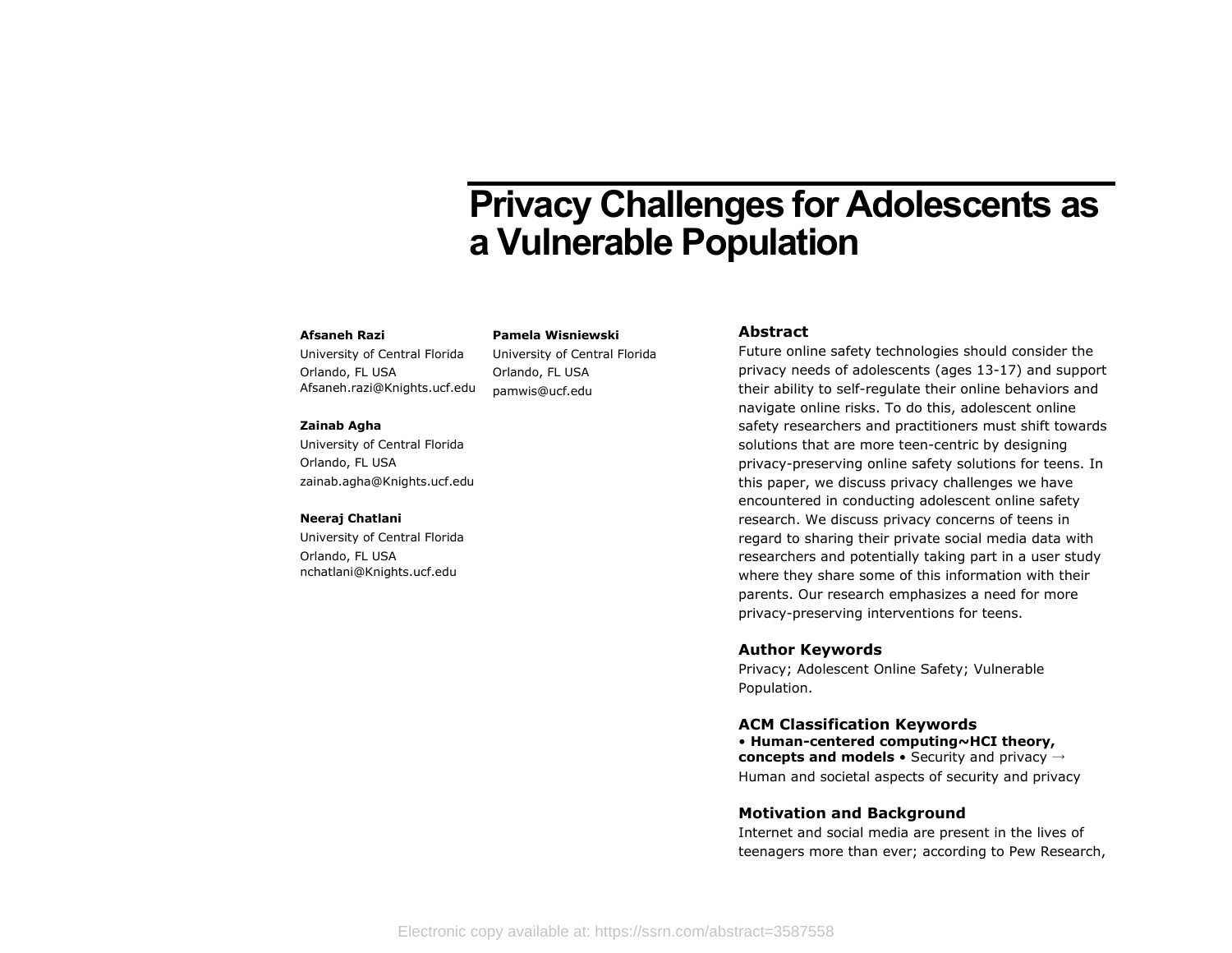92% of teens ages 13 to 17 go online daily, 73% have access to mobile smartphones, and 71% engage on more than one social media platform in the USA [6]. While staying connected via social media and smartphones has its own merits, it also intensifies online risks. As it is reported in Crimes against Children Research Center, 23% of youth have experienced unwanted exposure to Internet pornography, 11% have been victims of online harassment, and 9% report receiving unwanted sexual solicitations online [5].

For protecting teens online, past research aimed at increasing teens' awareness of privacy with this assumption that adolescents take poor privacy decisions due to their lack of concerns [3]. This notion has resulted in online safety tools that allow parents to monitor and restrict their teen's online presence [9]. This privacy-invasive approach exacerbates the tensions between parents and teens [10]. Past literature shows that restrictive approaches have a suppressive effect and do not teach teens how to effectively protect themselves online [11]. Wisniewski et al. call for more teen-centric approaches than parent-centric approaches that consider teens' needs as the primary stakeholders [9]. For instance, researchers found that online sexual interactions have become a normal part of adolescents' lives, which they are seeking support online about how to address them [8]. This demonstrates that adolescents are seeking support beyond their families to receive support for their online interactions.

Pinter et al. raise the concern that in the area of adolescent online safety, most research uses teens' self-reported data which might not reflect the actual teens' online behaviors [7]. As self-reported data are prone to different types of biases such as recall or social desirability biases [4], our aim is to go beyond self-reported data by investigating teens' social media data. One of the reasons that current technical interventions are not helpful for teens and parents is that they do not take to account the context in which these online risky interactions occur. Therefore, we aim to take into consideration teens' privacy and create solutions that situate the context based on their social media data in which these risks happen.

# **Privacy Challenges for Research for Adolescent Online Safety**

We are in the process of conducting an NSF-funded research project [12] to improve teens' online safety by using human-centered machine learning on their real social media data. We are using these methods to improve online risk detection algorithms which can be used in more privacy-preserving online safety systems. This project includes two phases. In the first phase, teens and young adults would answer questions about their online and personal experiences and will then be asked to upload their Instagram data to our website. Our aim is to understand the online risk perceptions of teens about their own social media data. This would be used to create a dataset. In the second phase, teens flag their Instagram private messages for risky encounters, and then participate in a discussion exercise with parents, based on these instances.

In the first phase, we are trying to bridge the gap between qualitative and computational approaches. For developing fair and helpful machine learning algorithms, robust training datasets that are based on teens' actual social media are needed. The qualitative approaches will be used to create risk models of teens'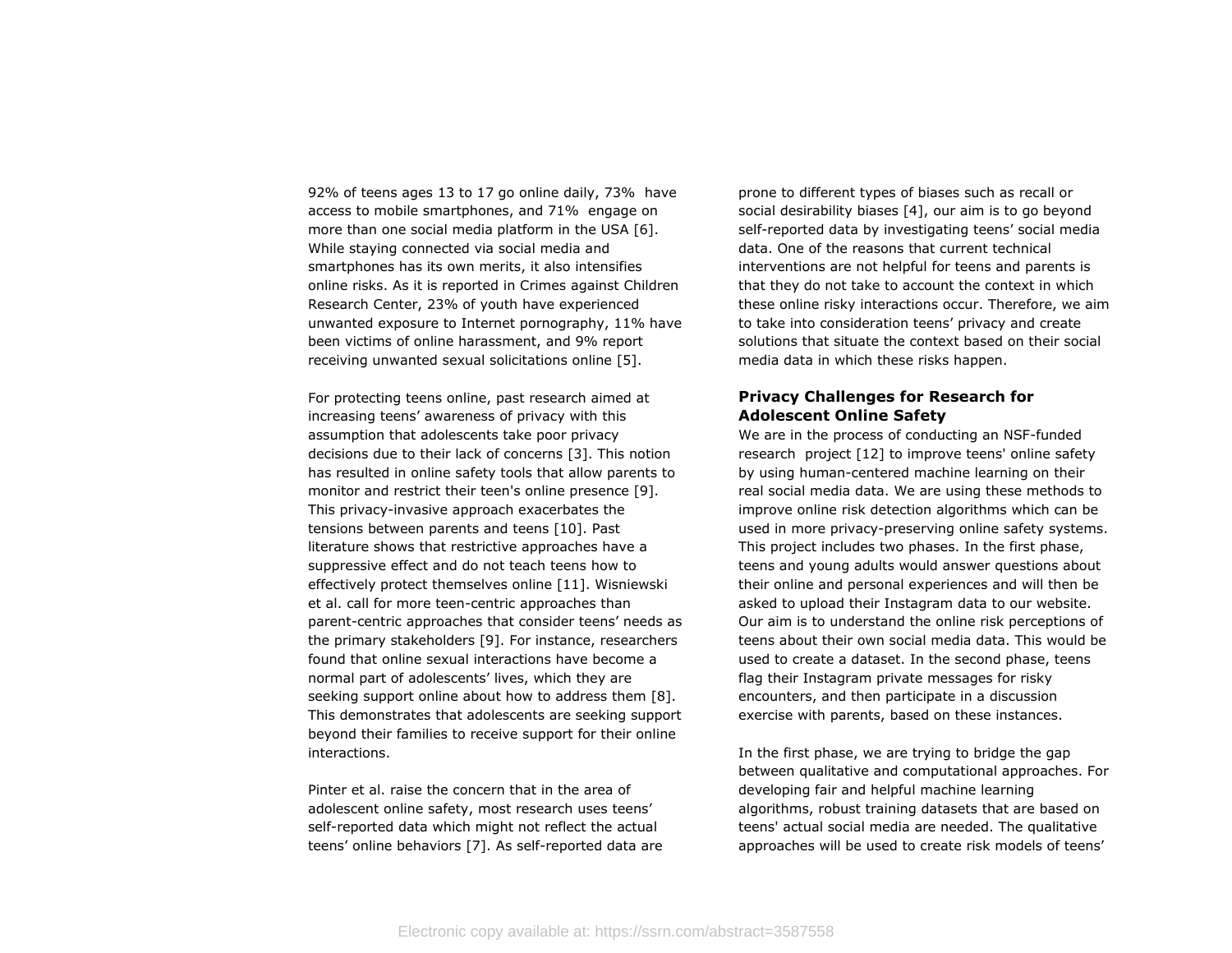online experiences to address their needs. Then the social media of the teen would be labeled on the riskiness of the information and this training dataset will be used for developing machine learning approaches. In the second phase, we want to understand different perceptions about online risks from parents and teens and help them reconcile these discrepancies. So, we can form a consensus about what risks are the most salient ones to address in our research. In the next section, we discuss the privacy challenges of doing this research project from an initial study with youth.

*Considering Privacy When Collecting Sensitive Data*  In order to gain insight into the privacy needs of teens regarding sharing and discussing sensitive data, we conducted semi-structured interviews with 10 undergraduate students [1], who represent the unique perspective of "emerging adults" [2] that are past adolescence but not yet adults. We sought to have our participants provide their thoughts on how to best balance tensions with parents and teens when having conversations about sensitive social media messages, while also preserving the teen's sense of privacy and control over their data.

One of the biggest concerns shared by our participants was the need for privacy and protection of the social media data itself. Specific concerns included the inclusion of non-risky, personal interactions alongside the highlighted risky instances, and the privacy of their friends and others involved in their private messages. Additionally, participants wanted control over the data that was shared with parents for the purpose of discussion. They recommended selectively sharing data with parents, excluding intimate personal interactions,

or anonymizing the messages. Another common suggestion was to have the parent-teen discussion based on social media data that was not their own.

The key take-away from our findings was the need to ensure that teens have full agency over how their social media data is shared and used by researchers, especially when the study concerns messages of a sensitive nature. In terms of how researchers use the data, having explicit details in participants' consent forms over how their data will be disseminated would help put them more at ease when deciding whether to consent to the study. Furthermore, to ensure that teens are not later harmed by sharing any of their data with us, we have obtained an NIH Certificate of Confidentiality [13], which protects their information from being shared with other parties without their express permission, including safeguarding it from being subpoenaed for legal purposes.

To protect our participants when faced with the task of discussing their sensitive social media messages with parents, we make several provisions in the design of our study. First, we explicitly anonymize all other parties in private messages, besides the teen's messages. Second, we give the teen control over which messages excerpts are shared with parents, additionally allowing them to anonymize their own messages if they so choose. Finally, in the case that teens are not at all comfortable with the idea of discussing their private messages with their parents, we allow them to share their social media data with the researchers and then opt out of the discussion-based exercise with their parents.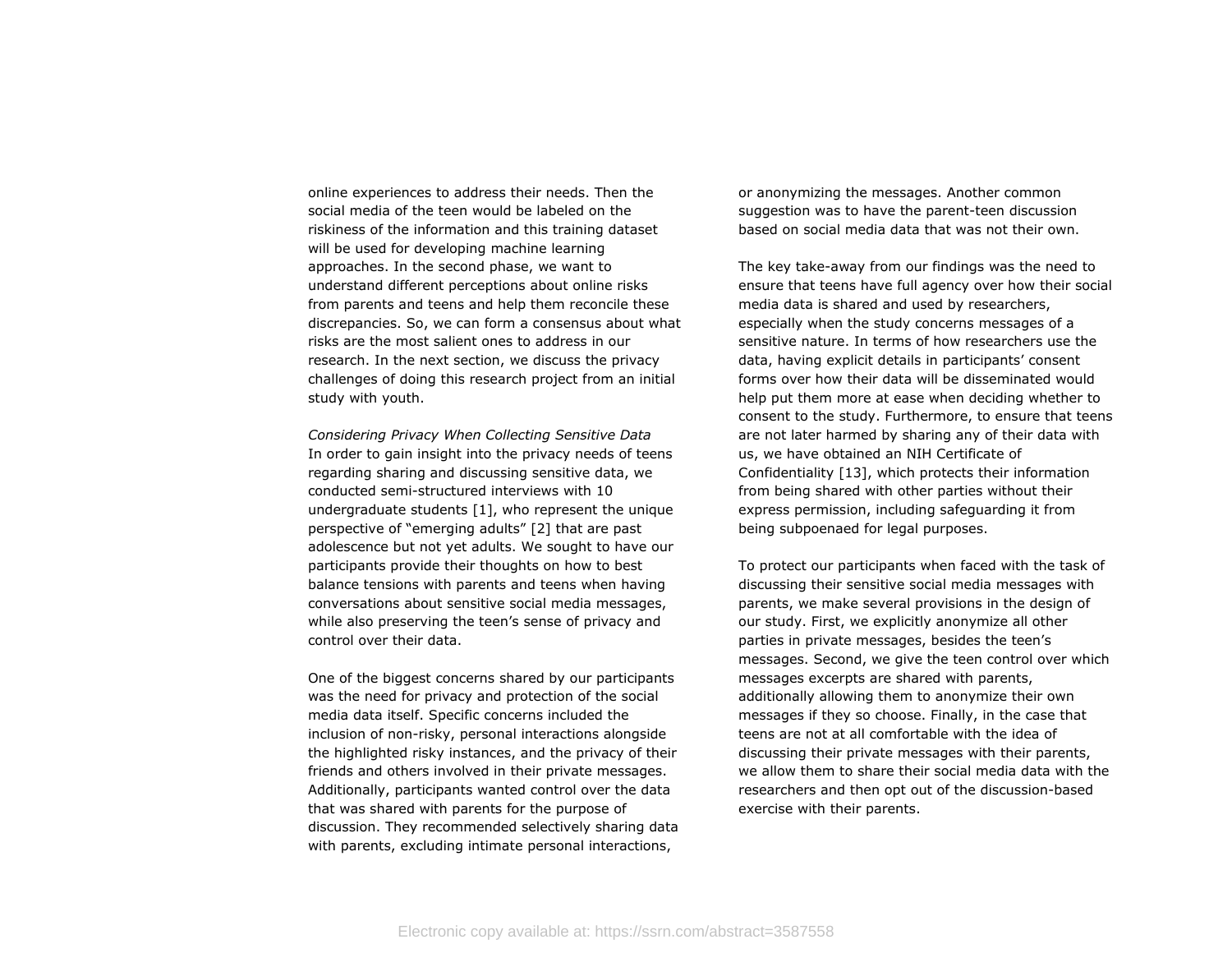#### **Conclusion**

We have identified some key challenges in balancing the tensions between online safety and privacy for teens and presented some solutions to overcome these challenges. For designing and developing more teencentric approaches, there is a need for more investigation on teens' privacy perceptions while providing them safe online environments. It would be of a great benefit if privacy researchers would discuss these challenges ahead of teens' online safety. The Privacy and Power workshop at CHI 2020 would provide a great venue to discuss the unique needs and challenges of privacy for vulnerable populations, and we hope to gain more insight about possible solutions on how to address these challenges.

**Afsaneh Razi** is a Ph.D. candidate in the Department of Computer Science at the University of Central Florida. She is a member of the Socio-Technical Interaction Research (STIR) Lab at UCF. Her current research is to improve adolescent online safety utilizing human-centered machine learning approaches. This is part of an NSF funded project to improve online risk detection algorithms for adolescent.

**Zainab Agha** is a Ph.D. student in the Department of Computer Science at the University of Central Florida. She is working on projects focusing on adolescent online safety at the STIR Lab. Her current research takes a teen-centric approach to online safety, aiming to reduce tensions between parents and teens regarding their perceptions of online risks.

**Neeraj Chatlani** is a Ph.D. student in the Department of Computer Science at the University of Central Florida, working within the STIR Lab. His current work

involves the creation of risk models of teen online interaction, and the use of participatory design to engage teens in the creation of online safety strategies.

**Pamela J. Wisniewski** is the Director of the STIR Lab and an Assistant Professor in the Department of Computer Science at the University of Central Florida. Her work lies at the intersection of Social Computing and Privacy. She is an expert in the interplay between social media, privacy, and online safety for adolescents, particularly at-risk teens who are most vulnerable to serious online risks.

## **Acknowledgements**

This research is partially supported by the U.S. National Science Foundation under grants IIP-1827700 and IIS-1844881, and by the William T. Grant Foundation grant #187941. Any opinions, findings, and conclusions or recommendations expressed in this material are those of the authors and do not necessarily reflect the views of the research sponsors.

### **References**

[1] Zainab Agha, Neeraj Chatlani, Afsaneh Razi, and Pamela Wisniewski. Towards Conducting Responsible Research with Teens and Parents regarding Online Risks. In *CHI 2020 Extended Abstracts*.

https://doi.org/10.1145/3334480.3383073

- [2] J. J. Arnett. 2000. Emerging adulthood. A theory of development from the late teens through the twenties. *The American Psychologist* 55, 5: 469– 480.
- [3] Susan Barnes. 2006. A Privacy Paradox: Social networking in the United States. *First Monday* 11. https://doi.org/10.5210/fm.v11i9.1394